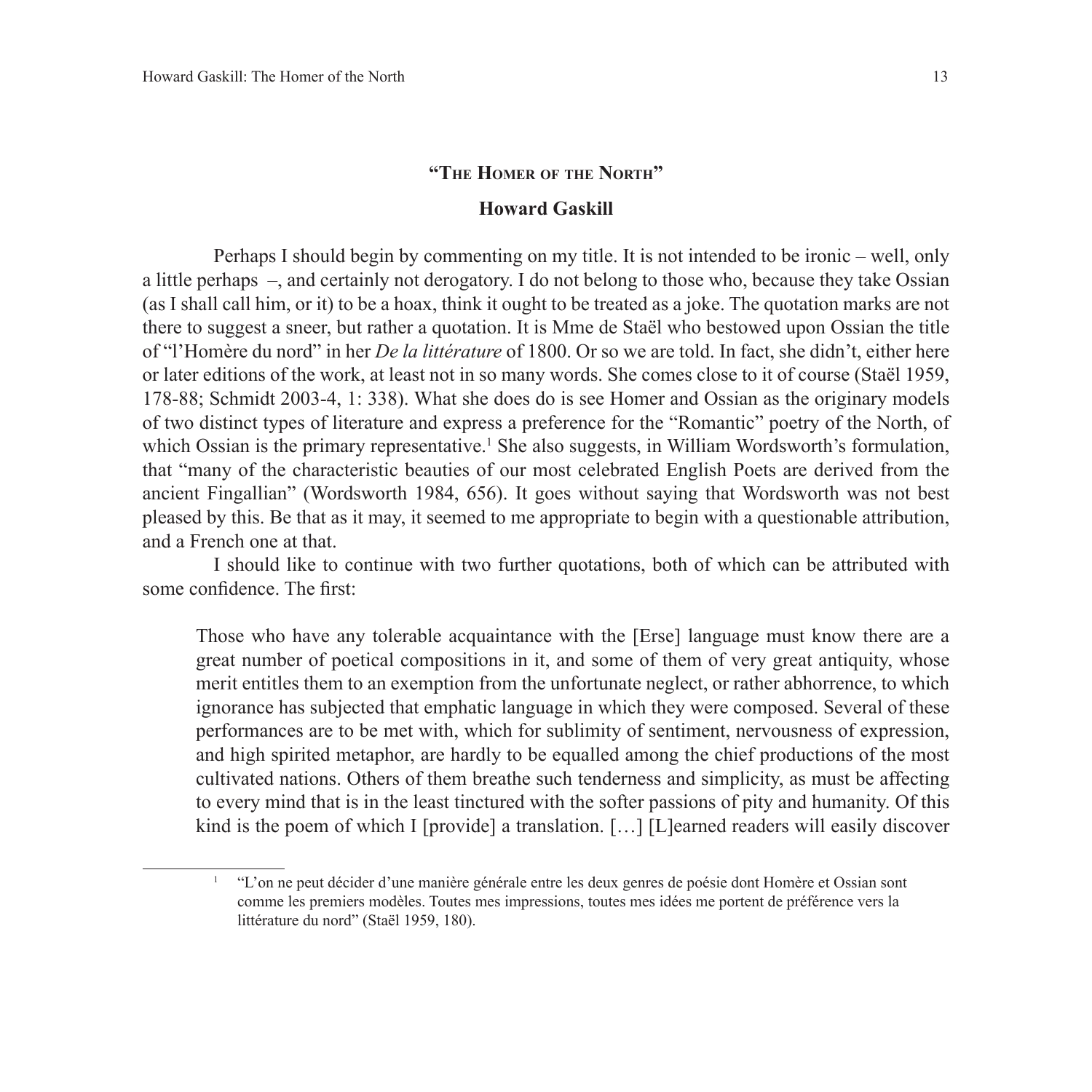the conformity there is betwixt the tale upon which it is built, and the story of *Bellerephon*, as related by Homer; while it will be no small gratification to the curiosity of some, to see the different manner in which a subject of the same nature is handled by the great father of poetry and a Highland bard. It is hoped that the uncommon turn of several expressions, and the seeming extravagance there is in some of the comparisons I have preserved in the translation, will give no offence to such persons as can form a just notion of those compositions, which are the productions of simple and unassisted genius, in which energy is more sought after than neatness, and the strictness of connexion less adverted to than the design of moving the passions and affecting the heart.

The second quotation is shorter:

The productions of our  $[\,\ldots\,]$  bards exhibit a glow of cultivated genius,  $-$  a spirit of elevated heroism, – sentiments of true honor, – instances of disinterested patriotism, – and manners of a degree of refinement, totally astonishing when the rest of Europe was nearly sunk in barbarism.

Despite their hyperbolic claims, neither of these statements emanates from James Macpherson. And both in fact refer to sources of impeccable authenticity. It is true that I have slightly tweaked them, in the first by replacing the word "Irish" with "Erse", and in the second by removing it altogether. The first quotation is taken from a contribution to the *Scots Magazine*, which appeared early in 1756. It was written by the Dunkeld schoolmaster, Jerome Stone (or Stones), and introduces his translation of a heroic ballad, known in English as the "Lay of Fraoch" (Stone[s] 1756, 15).<sup>2</sup> He attributes it to a Highland bard, as it now appears with some justification, since, though its distant origins may be Irish, it has not in fact survived in any Irish transcription (Meek 1984, 6). The second quotation is taken from Charlotte Brooke's *Reliques of Irish Poetry* of 1789, one of the Irish responses to what was seen as the illegitimate Caledonian hijacking of Irish literary culture (Gantz 1940, 146). The reason I quote it is that, with minimal adjustments – notably the omission of the adjective "Irish" before "bards", this could be Blair or Kames or other prominent Scottish supporters, writing about Macpherson's Ossian.

<sup>&</sup>lt;sup>2</sup> For Stone, or "Stones" as he signed himself as a St Andrews student, see Crawford (2001, 31-42) and Ferguson (1998, 212-22).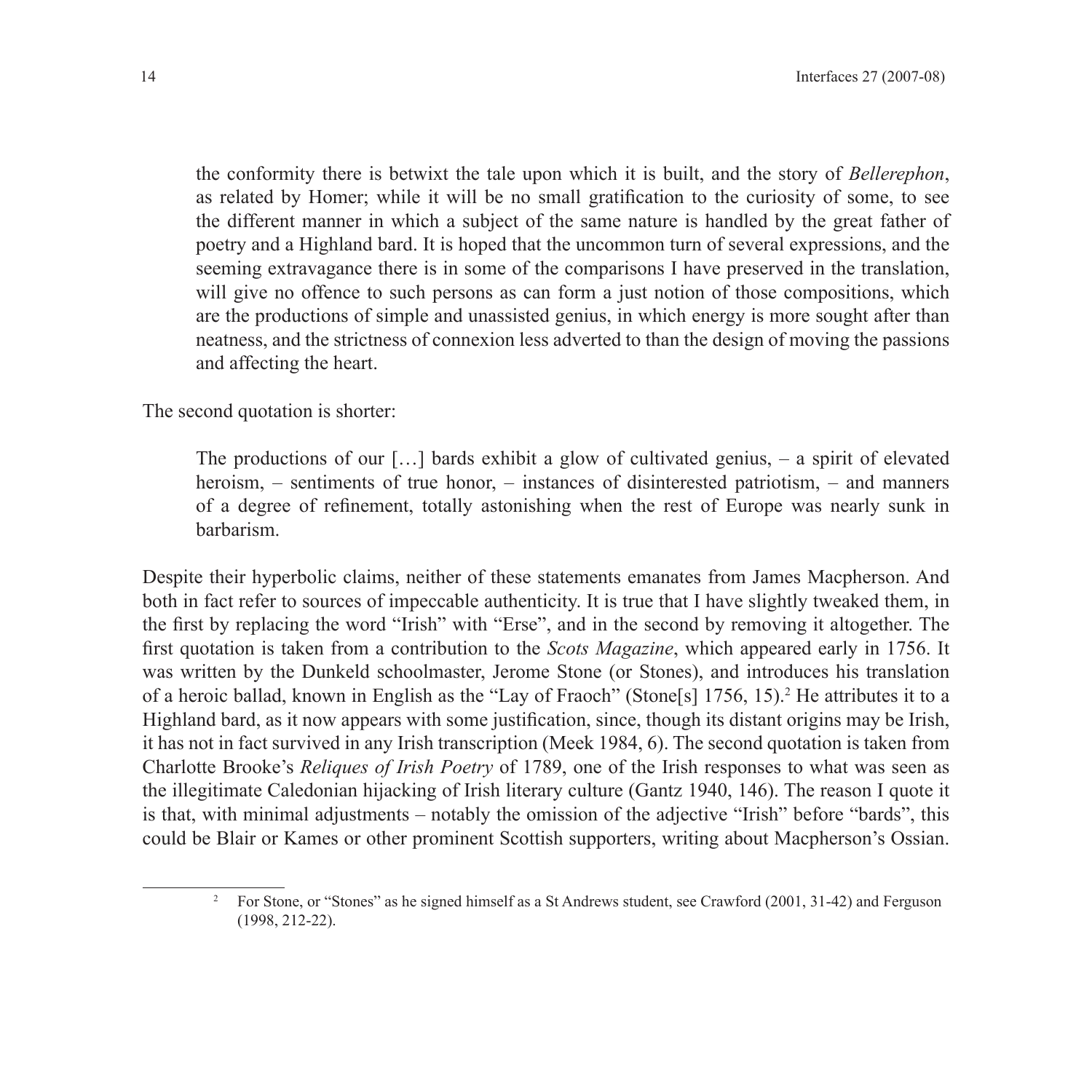What I am trying to indicate is that a fair number of the qualities of the work which sceptics seized on as proof of its fraudulence, for example, the "sublimity of sentiment", the "tenderness", the "elevated heroism" and so forth, may be seen – and certainly were seen – in authentic examples of the same literary tradition from which it was claimed Ossian had emerged. Clearly people knew in advance what they were looking for and, unsurprisingly, what was looked for was found – but what was found was actually there, in the genuine as well as the more spurious productions.

Jerome Stone's introduction is quite remarkable for anticipating in so many respects the terms in which later debate was to be conducted. Besides comparing his Highland bard to Homer, he presents the poem itself as the product of "simple and unassisted genius, in which energy is always more sought after than neatness, and the strictness of connexion less adverted to than the design of moving the passions and affecting the heart."

June 1760 saw the anonymous publication of Macpherson's *Fragments of Ancient Poetry, collected in the Highlands of Scotland, and translated from the Galic or Erse language*, and already in September of the same year Turgot remarked on what he calls their "style oriental", though like Hugh Blair after him he regards it as characteristic of a certain stage in human development, rather than the product of a particular region (and, incidentally, someone else who was also quick off the mark ought perhaps to be mentioned here: Diderot's translation of the first and second *Fragments*, 'Shilric and Vinvela', went on sale in Paris before the end of 1760).<sup>3</sup> Turgot draws attention to "cette marche" irrégulière, ces passages rapides et sans transition d'une idée à l'autre" [this irregular progression, these rapid leaps, without transition, from one idea to another] (Van Tieghem 1917, 1: 114). And Macpherson's mentor, Hugh Blair, was to find in Ossian "a style always rapid and vehement; in narration concise even to abruptness, and leaving several circumstances to be supplied by the reader's imagination" (Gaskill 1996, 354). From here it is not of course very far to Herder's later highlighting of "Sprünge und kühne Würfe", the leaps and gaps and sudden transitions which are for him characteristic of the poetry of ancient peoples – this in his seminal essay on Ossian of 1773, part of that manifesto of *Sturm und Drang* values, *Von deutscher Art und Kunst* (Gaskill, 2003). The *genus abruptum* (Quintilian) has a long pedigree, but that a taste for it was rapidly developing in the mid-eighteenth century is evidenced by the growing fascination with Pindar. Adam Smith comments on the "loose and broken manner" of Ancient Greek poetry, with Pindar, "the most rapturous of all" being "the most unconnected". For "[t]he higher the Rapture the more broken is the expression" (Smith 1985, 121). It would be tempting to suggest that if Ossian had not existed it would now have been necessary to invent him.

<sup>&</sup>lt;sup>3</sup> For the efforts of high-profile French translators such as Diderot, Turgot and Suard, see Heurtematte (1990).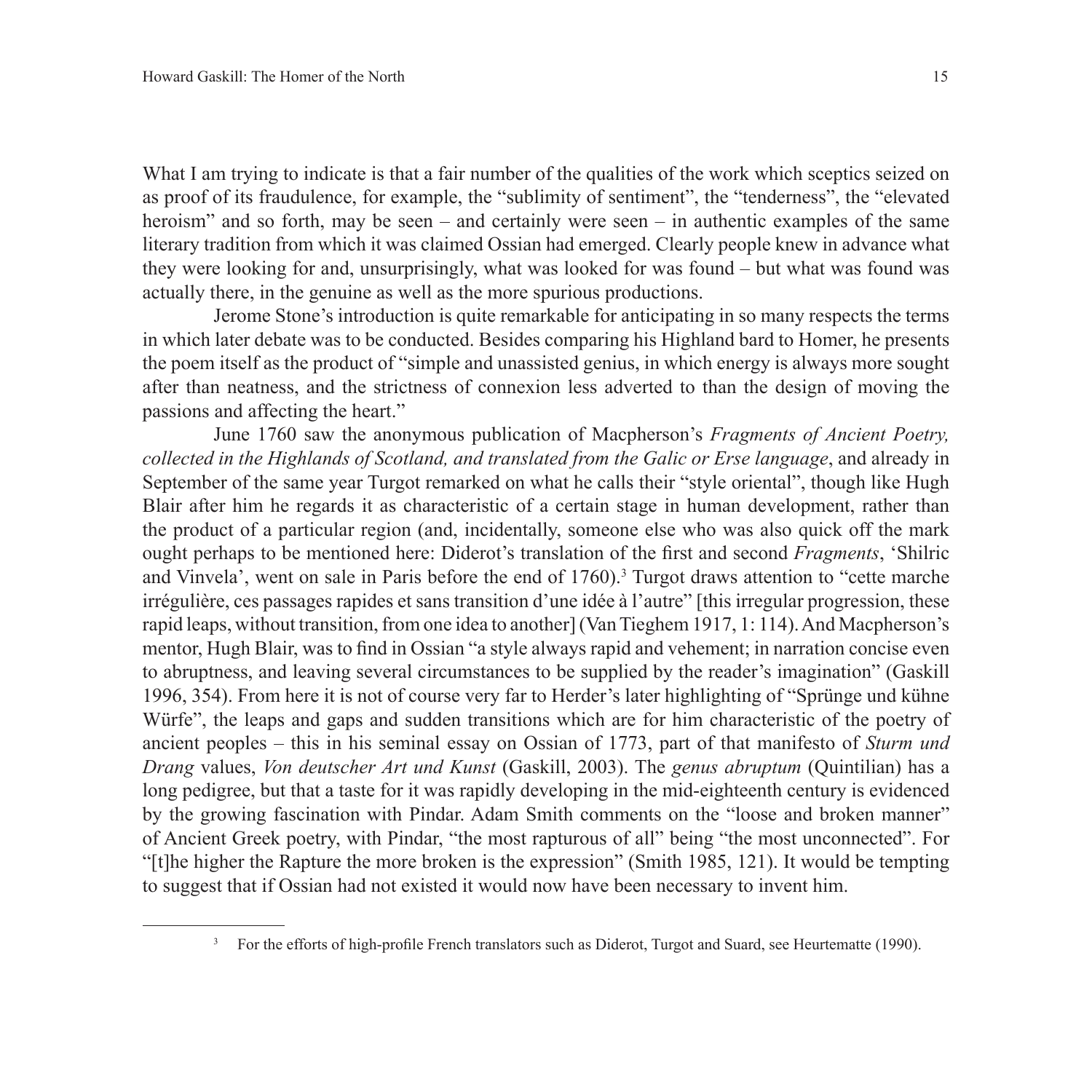But Ossian is not an invention, or at least, not James Macpherson's. As a Highlander with Gaelic as his mother tongue he would have been familiar from an early age with ballads and oral prose tales celebrating the heroic exploits of the legendary third-century Fionn and his militia, the Fian. Many of these were attributed to the son of Fionn, the warrior-bard Oisín, as he is called in Irish, or Oisean, as he is called in Scots Gaelic (and we are dealing here with a common literary culture). He usually features in the poems which bear his name as the last of his race, a feeble, decrepit, "pitiful worn-out rag of an old man" ["im giobhal truagh senórach"] (Ross 1939, 36), lamenting the times that are past. The pathos is thus built in from the very beginning. Contrary to the impression which is often given, Macpherson does not in fact directly ascribe the *Fragments of Ancient Poetry* to Oscian (as he is still called at this stage), though he is presented as the "principal personage" in several of these remarkable prose poems. Nor is there any attempt to date them precisely. The Preface to the *Fragments*, written by Hugh Blair on the basis of information provided by Macpherson, merely stresses their antiquity:

The public may depend on the following fragments as genuine remains of ancient Scottish poetry. The date of their composition cannot be exactly ascertained. Tradition, in the country where they were written, refers them to an æra of the most remote antiquity: and this tradition is supported by the spirit and strain of the poems themselves; which abound with those ideas, and paint those manners, that belong to the most early state of society. The diction too, in the original, is very obsolete; and differs widely from the style of such poems as have been written in the same language two or three centuries ago. (Gaskill 1996, 5)

This distancing of the poetry from more recent Gaelic productions is interesting and is later echoed by Macpherson himself when he refers slightingly to Ossianic poems of "a very modern period":

Every stanza, nay almost every line, affords striking proofs, that they cannot be three centuries old. Their allusions to the manners and customs of the fifteenth century, are so many, that it is matter of wonder to me, how any one could dream of their antiquity. They are entirely writ in that romantic taste, which prevailed two ages ago. (Gaskill 1996, 217; cf. 222)

And yet if one does look at them, it is actually a matter of greater wonder that Macpherson could be so sure about their dating on the basis of internal evidence alone. And of course he couldn't.

It is an irony of literary history that Macpherson is widely thought to have claimed that he translated his Ossian from manuscripts which he didn't have. Rather, the reverse is true. He had manuscripts, but he didn't claim to have translated from them, at least not to a significant degree.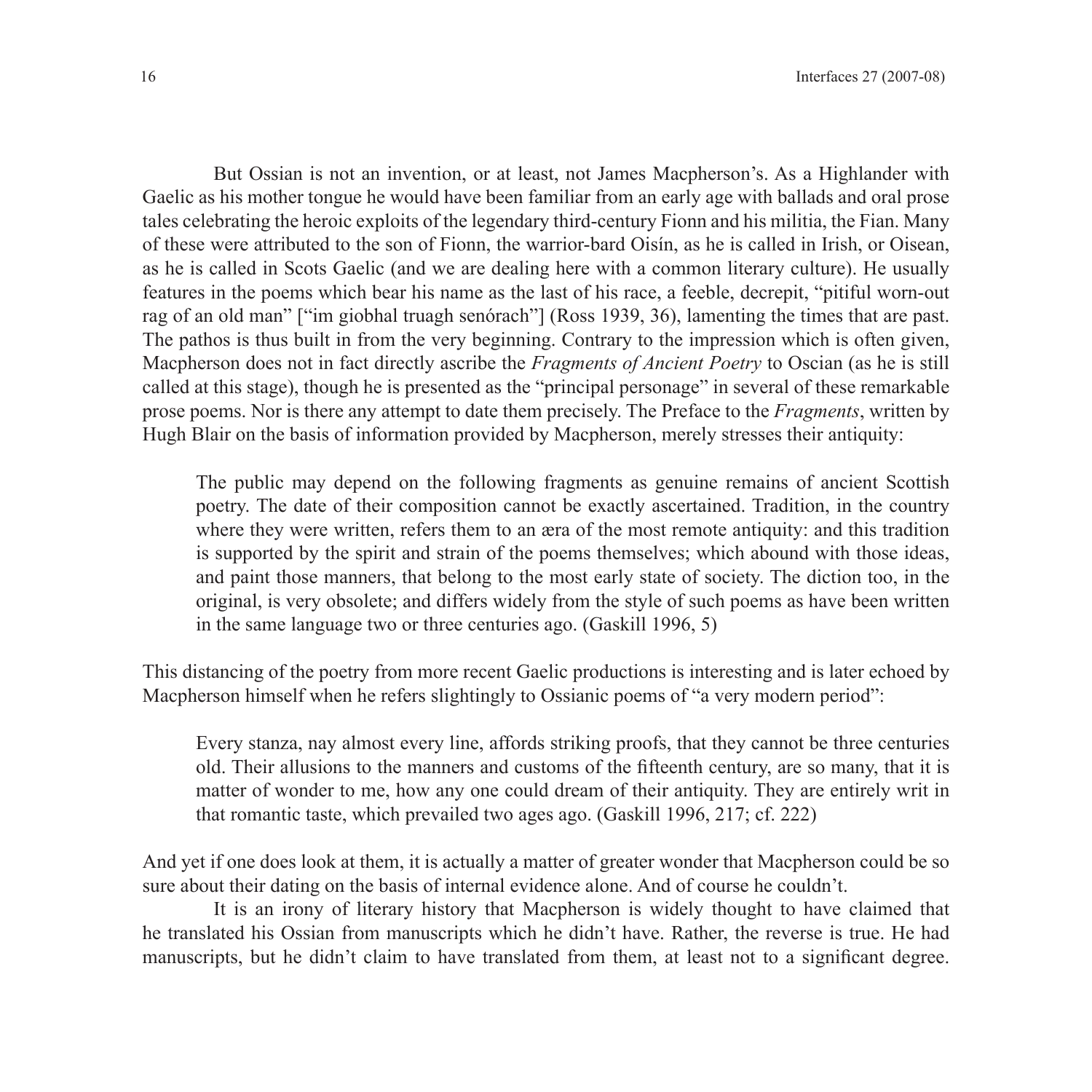Already in Blair's Preface to the *Fragments* we read that the poems were handed down from race to race; "some in manuscript, but more by oral tradition" (Gaskill 1996, 5). And in Macpherson's own dissertation preceding the epic *Fingal* we read that "the translator collected from tradition, and some manuscripts, all the poems in the following collection, and some more still in his hands, though rendered less complete by the ravages of time" (Gaskill 1996, 51). One of the manuscripts he certainly did have, a prize find whose preservation we certainly owe to him – it is now housed in the National Library of Scotland in Edinburgh – is known as *The Book of the Dean of Lismore*, compiled in Perthshire between 1512 and 1542 and containing a wealth of traditional heroic verse (Ross 1939). But Macpherson was unable to do very much with it, and not simply because he was not very literate in classical Gaelic and could not read Irish characters. It is not written in Irish characters but in perfectly legible secretary hand. However, it uses an eccentric phonetic spelling based on Middle Scots which has defeated much better Gaelic scholars than Macpherson. Nevertheless, he would have been able to read the dates in the manuscript and certainly recognize some of the names and titles, perhaps having a vague idea of the gist of the narrative from versions he was familiar with from other sources, for instance 'The Lay of Fraoch' as published by Stone. He would also have noted with interest that a fair number of the poems are attributed to Oisean. Because the insistence on the fifteenth-century origin of these ballads occurs as early as Blair's Preface to the *Fragments*, I think it fair to assume that Macpherson acquired the *Book of the Dean* before he began to be feted by the Edinburgh literati and a subscription was raised to send him on his prospecting trips to the Highlands and Western Isles.4 The ballads contained in the *Book*, and those he collected from other sources, are late medieval reworkings of traditional material common both to Ireland and Gaelic Scotland. This is the form in which he encountered his authentic sources – and it wasn't good enough for him.

These compositions, though for the most part probably originating with professional literary men, familiar with sophisticated bardic conventions, display relative formal simplicity and use a diction not too far removed from ordinary speech; they were thus easily assimilated into the vernacular, and their adaptability ensured their survival beyond the breakdown of the bardic system in Ireland and Gaelic Scotland and the consequential decline of knowledge of the classical literary language. These ballads were still popular in Macpherson's day, although he had every reason to assume that the changes being wrought in the Highlands and Islands, particularly in the wake of the defeat of the Jacobite forces at the battle of Culloden (1746), would lead to their rapid disappearance. One of his motives was undoubtedly the preservation of the literary patrimony of the Gael. But beyond this, he

<sup>&</sup>lt;sup>4</sup> This is argued in greater detail in Gaskill (1990, 75-77).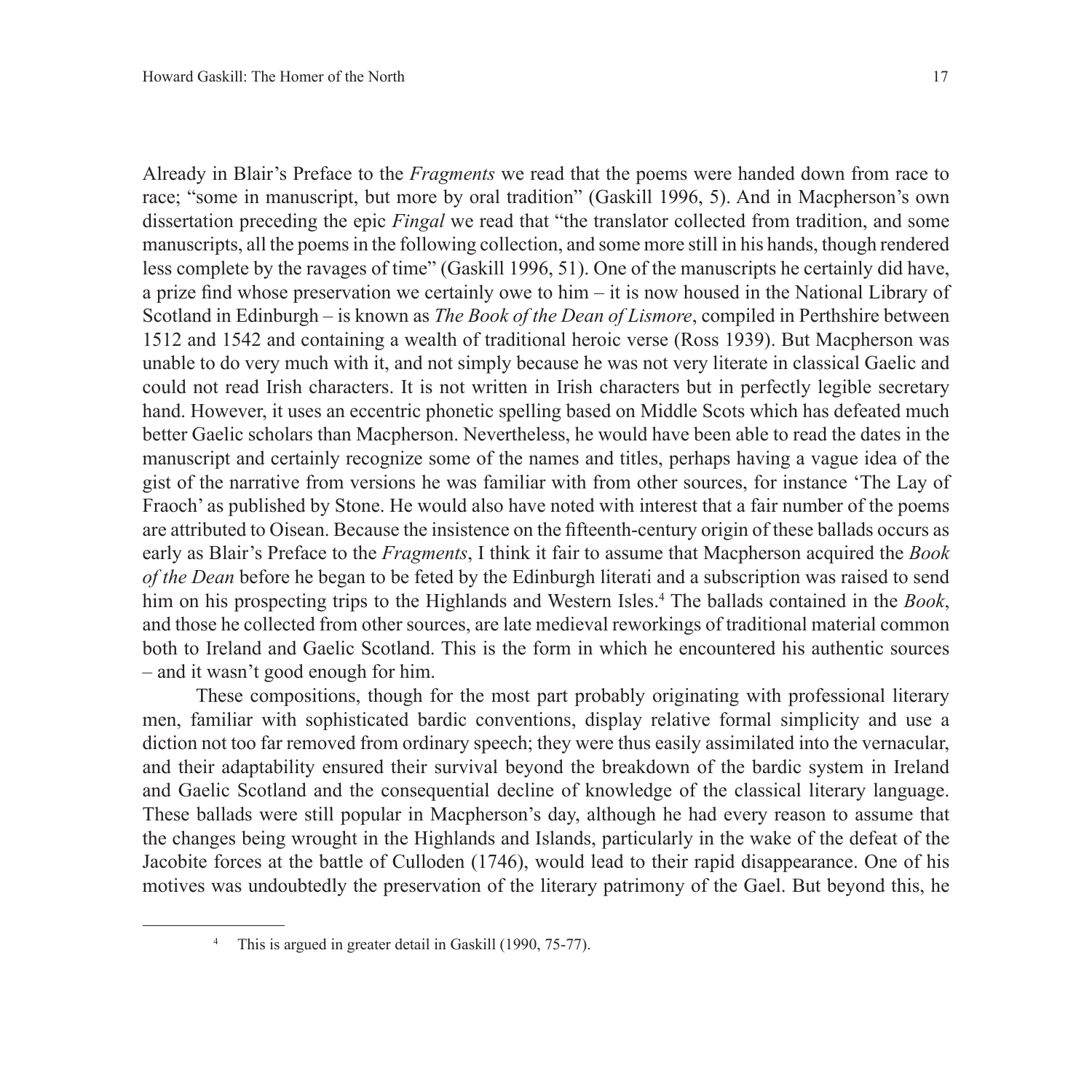wished to restore some belated glory to a shattered people, by having its culture recognized by an outside world for whom Highlander was synonymous with savage. He was also an ambitious poet in his own right who desired fame and money. He would have assumed, no doubt rightly, that the material he collected would not, in its raw and undiluted form, be sufficient "to please a polished age" (Gaskill 1996, 50). He may also have managed to convince himself that the material in his possession consisted of the corrupt remnants of a literary tradition of far greater dignity and antiquity (in this he would not have been wholly mistaken), perhaps stretching back to the legendary Ossian himself; and that he was therefore justified in attempting to reconstitute it as it might once have been, "restoring a work of merit to its original purity" (Mackenzie 1805, 44 [quoting Andrew Gallie]).

Whatever his motives, and whatever the role (which still remains to be fully investigated) of his supporters, particularly Hugh Blair and the Gaelic-speaking Adam Ferguson, the procedure he adopted seems reasonably clear. It ranged from something approaching conventional translation – Macpherson can indeed on occasion be found "wrestling with his sources" (Thomson 1952, 26) – through free adaptation, loosely based on authentic plots and incidents, to complete fabrication. By these means he is able to create, in *Fingal* at least (which appeared at the very end of 1761 and identifies both poet and translator), a synthetic epic whole which is in part a collage of more or less genuine elements, in part free invention. In his use of his authentic sources he is of course selective, ruthlessly pruning anything suggestive of humour, ribaldry, superstition, anachronism, or indeed Irish origins. He exploits a large gap in Scottish pre-history to conjure up, Tolkien-like, a fantasy third-century Gaelic world with its own customs, traditions and endless genealogies. And in order to underline the significance of his text as both a literary and historical document, he supplies it with an extensive editorial apparatus of learned dissertations and scholarly footnotes, such as should grace any classical work. This tendency is accentuated in the second epic, *Temora* (of March 1763), which, it should be said, is almost entirely fraudulent, the only part with any basis in authentic tradition being the first book which had already been included in the *Fingal* volume as originally published.<sup>5</sup>

A word about the subsequent publication history: in 1765 the *Fingal* and *Temora* volumes, containing both the major epics and the numerous shorter prose poems accompanying them, were brought together in a popular octavo edition as the *Works of Ossian* and supplemented by Hugh Blair's massively influential *Critical Dissertation on the Poems of Ossian* (this was incidentally translated by Suard in 1766, possibly with a little help from David Hume who was in Paris at the time). In the 1773 *Poems of Ossian* Macpherson submitted the whole to a thorough-going stylistic revision in which the

<sup>&</sup>lt;sup>5</sup> For the above paragraph in a broader context, see Gaskill (1994, 645-46).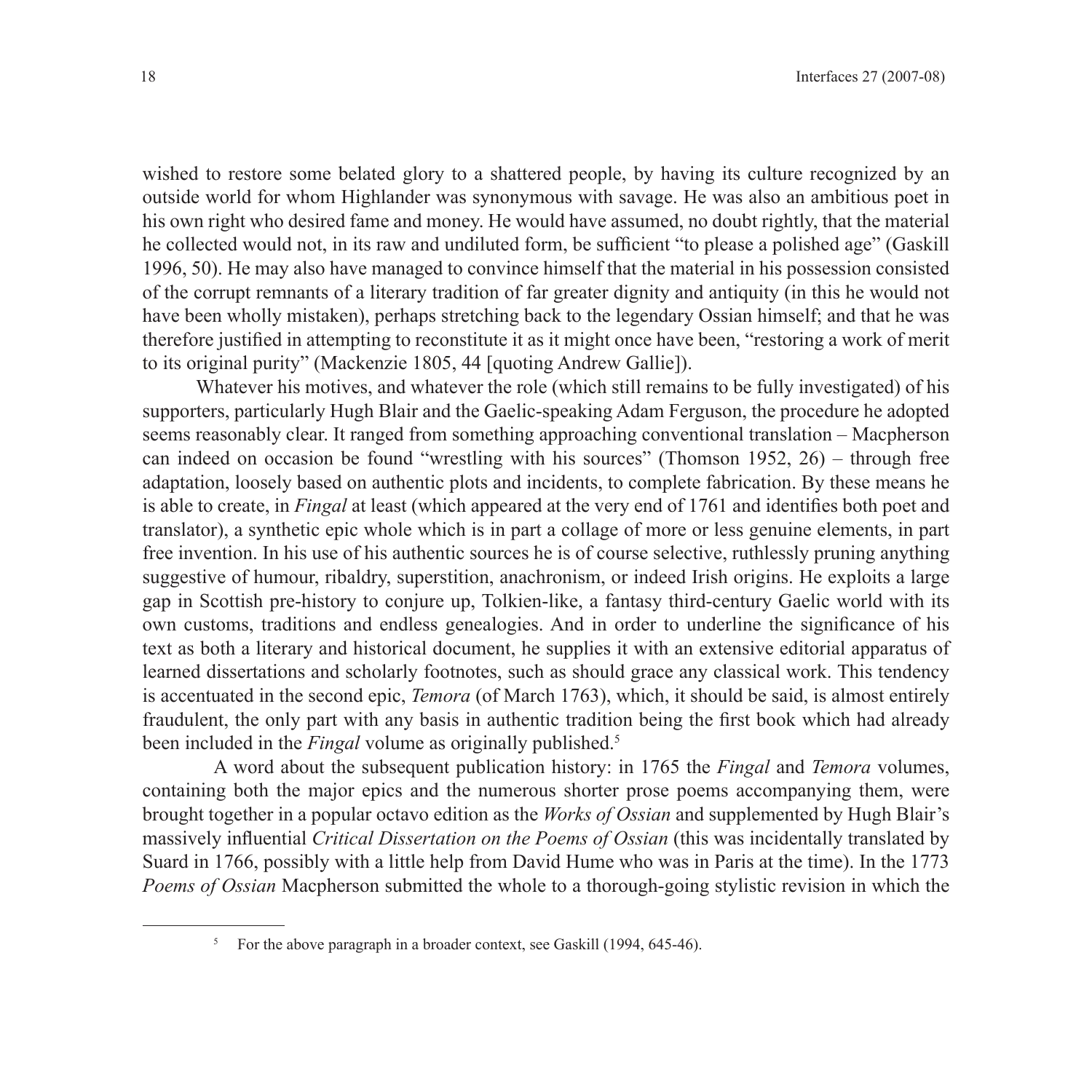staccato effect, the asyndetic abruptness already abundantly in evidence, is systematically intensified.

The results were not to everyone's liking, and many translators into various European languages continued to work with the 1765 edition – for instance, Le Tourneur's *Poésies galliques*  of 1777. And the most popular nineteenth-century French translation, by Christian Pitois, which apparently went into eight editions between 1842 and 1910, is, despite its claims, essentially a modest reworking of Le Tourneur. But it also includes another Ossian, translated from a collection which appeared in 1780, entitled: *Galic Antiquities consisting of a history of the Druids, particularly those of Caledonia; a Dissertation on the Authenticity of the Poems of Ossian; and a Collection of Ancient Poems, Translated from the Galic of Ullin, Ossian, Orran etc. By John Smith, Minister at Kilbrandon, Argyleshire*. Interestingly enough, Chateaubriand, who claims to have translated virtually the whole of this when in London in 1793, in a rather snooty introduction to three of the poems written over thirty years later, assumes the name to be a pseudonym.<sup>6</sup> But the translator really was called John Smith, and he really was a Presbyterian minister, though he tends now to be better known as the Reverend John Smith of Campbeltown. He was in fact a very good Gaelic scholar, whose excellent knowledge of indigenous tradition enabled him to form a shrewd impression of Macpherson's procedures with his sources. These he effectively copied in his own work, providing a similar mixture of the authentic and the spurious, underpinned by equally fanciful speculation. In 1787 he also published the Gaelic originals of the translated poems (and whatever their origin they probably were first composed in Gaelic). The whole undertaking was intended to raise money for his Bible translations, but proved to be a financial disaster – when he came across a copy some twenty years later, he used it to paper "a dark closet": "I question if any other copy of the book has ever done so much service", as he wrote in 1802 (Mackenzie 1805, Appendixes, 79).

Because of the lack of impact in Britain, the *Antiquities* have received scandalously little attention, either in terms of their influence or as a literary achievement in their own right. Yet shortly after Chateaubriand translated from them, a complete French version appeared in 1794 or 1795 under the pseudonym of "Hill" (in reality David de St Georges and Griffet de Labaume); this went into a second edition almost immediately, and only three years later it was issued in combination with Le Tourneur's Macpherson. The practice of publishing the two Ossians together was resumed in 1810 and continued throughout the nineteenth century; as already mentioned, Pitois also has them both (316 pages of Macpherson to 155 of Smith), though only Macpherson's name is featured on the title-page. *Ossian* in France is then essentially Macpherson-Smith. According to Van Tieghem in his magisterial

<sup>6</sup> For Chateaubriand and Ossian, see Van Tieghem (1917, 2: 182-210) and particularly Smethurst (2004). The translations from Smith are now available online at eBooksLib.com: http://www.ebookslib.com/?a=sa&b=2891. [July 2007]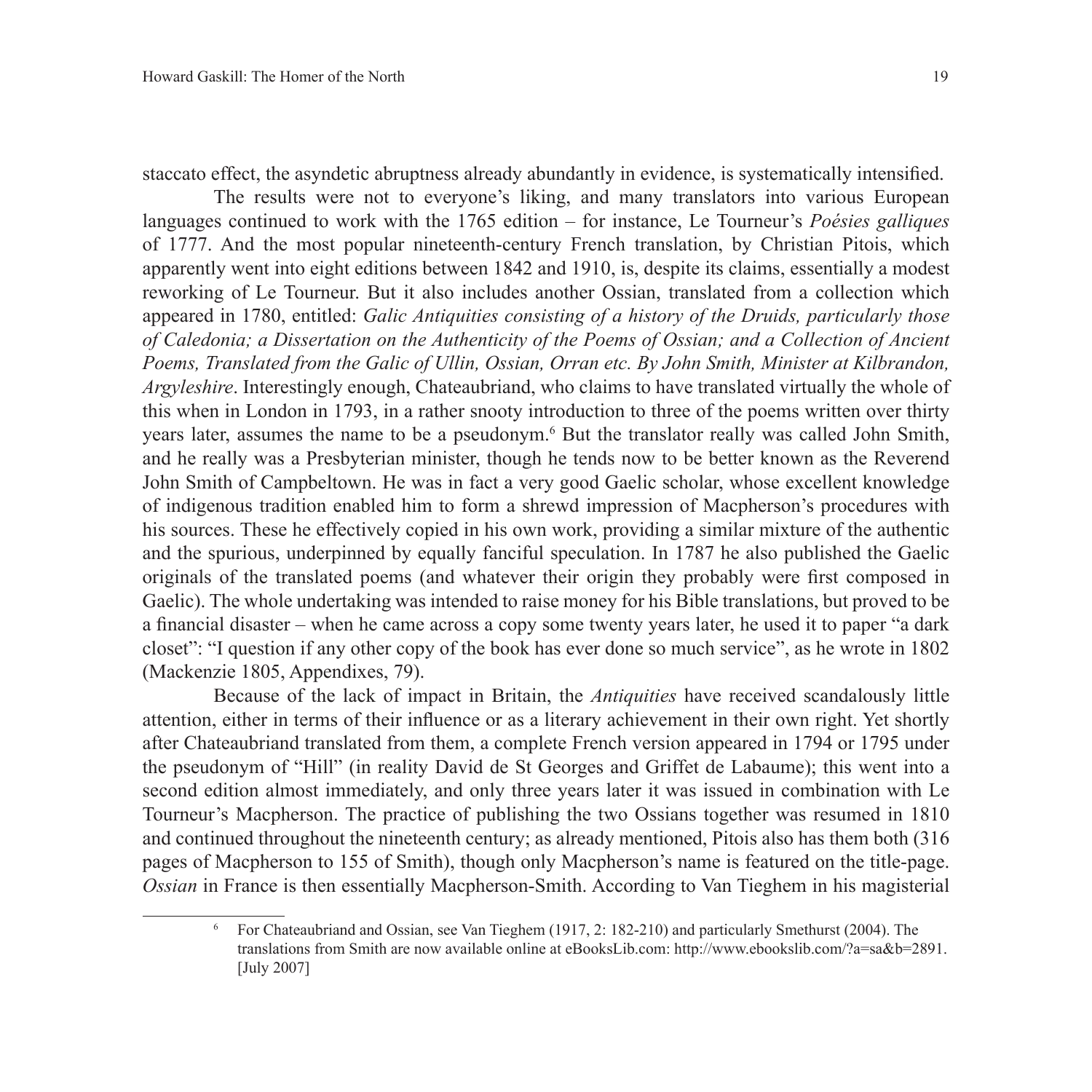two-volume *Ossian en France* of 1917, Smith's Ossianic poetry was widely imitated in France, and concentrating only on Le Tourneur produces a badly skewed view of French reception.7 Something similar occurred in Italy, where Michele Leoni's translation of Giovanni Smith's Ossianic poetry was first published in 1813, then again in 1817, 1818, and in 1827 was united in a single edition with Cesarotti's Macpherson. Leopardi knew it well.8

Chateaubriand has some tart things to say about Smith's adventurous syntax, and in particular the difficulty of preserving the sense when confronted with the most audacious inversions: "nous voulons en France des choses *qui se conçoivent bien et qui s'énoncent clairement*."9 It is interesting that he should mention the use of inversions. Already in his Preface to Macpherson's *Fragments* Blair had observed that "The translation is extremely literal. Even the arrangement of the words in the original has been imitated; to which must be imputed some inversions in the style, that otherwise would not have been chosen" (Gaskill 1996, 6). This is echoed by Macpherson himself at the end of the 'Dissertation' preceding *Fingal*: "And all that can be said of the translation, is, that it is literal, and that simplicity is studied. The arrangement of the words in the original is imitated, and the inversions of the style observed" (1996, 52). And there are indeed bold liberties taken in Ossian with the conventions of wordorder in English prose. These are clearly designed to suggest Gaelic (which is a verb-subject-object

In context: "C'est pour l'art une bonne étude que celle de ces auteurs ou de ces langues qui commencent la phrase par tous les bouts, par tous les mots, depuis le verbe jusqu'à la conjonction, et qui vous obligent à conserver la clarté du sens au milieu des inversions les plus audacieuses. J'ai fait disparaître les redites et les obscurités du texte anglais: ces chants qui sortent les uns des autres, ces histoires qui se placent comme des parenthèses dans des histoires, ces lacunes supposées d'un manuscrit inventé peuvent avoir leur mérite chez nos voisins; mais nous voulons en France des choses *qui se conçoivent bien et qui s'énoncent clairement*. Notre langue a horreur de ce qui est confus, notre esprit repousse ce qu'il ne comprend pas tout d'abord. Quant à moi, je l'avoue, le vague et le ténébreux me sont antipathiques : un nominatif qui se perd, des relatifs qui s'embarrassent, des amphibologies qui se forment me désolent. Je suis persuadé qu'on peut toujours dégager une pensée des mots qui la voilent, à moins que cette pensée ne soit un lieu commun guindé dans des nuages : l'auteur qui a la conscience de ce lieu commun n'ose le faire descendre du milieu des vapeurs, de crainte qu'il ne s'évanouisse" (Chateaubriand 2001-2, 4-5). Chateaubriand is here paraphrasing Boileau's proberb, 'Ce qui se conçoit bien s'énonce clairement / Et les mots pour le dire arrivent aisément'.

<sup>7</sup> "Celui qui ne lit Ossian que dans Le Tourneur ou dans l'édition anglaise courante se trouve singulièrement dépaysé dans une grande partie de la prose ou de la poésie ossianique de l'Empire et de la Restauration" (Van Tieghem 1917, 1: 429).

<sup>8</sup> For the significance of Leoni's translation of Smith for Italian letters, see Broggi-Wüthrich (2004).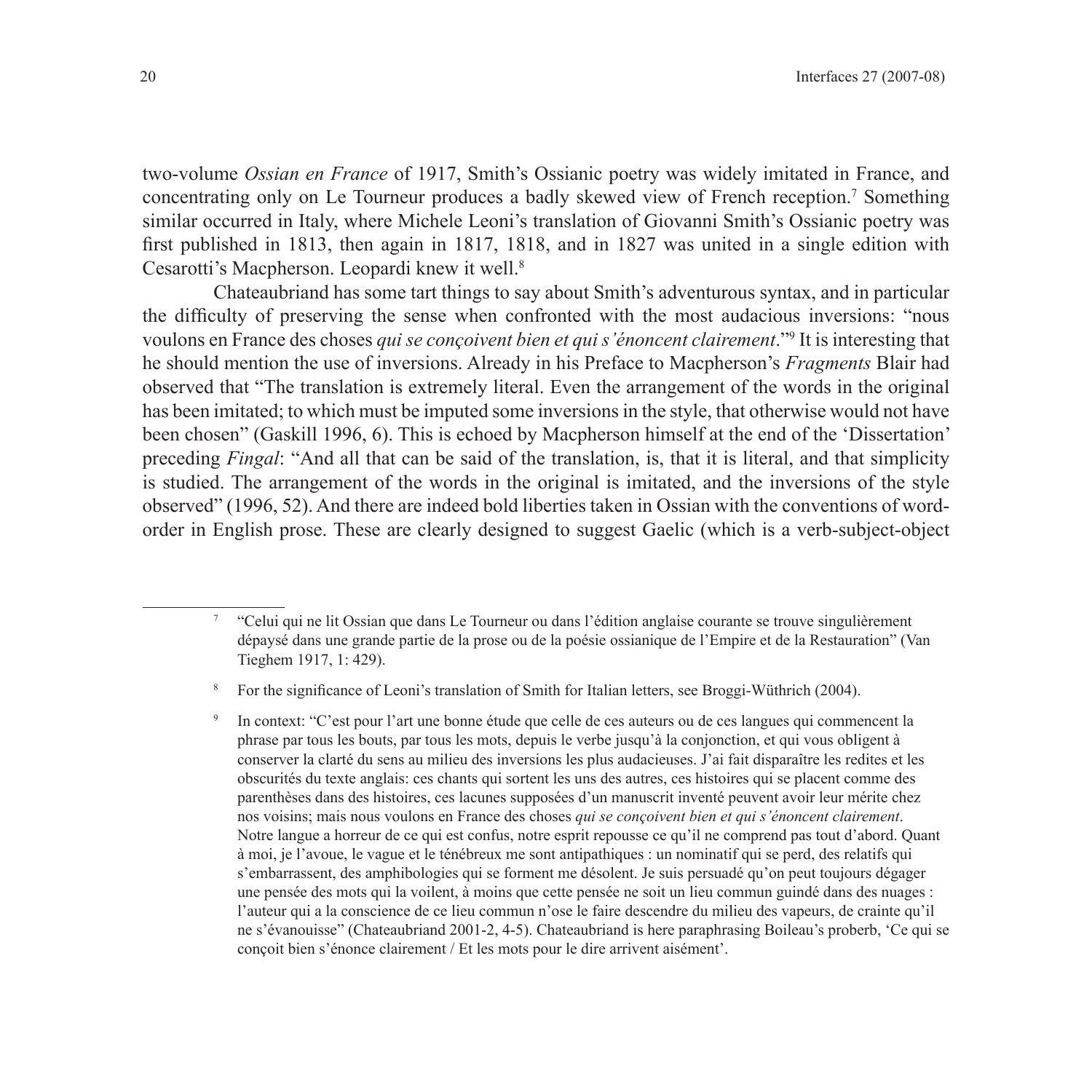language), and caused Thomas Percy to mock what he called a studied affectation of Erse idiom.<sup>10</sup> The implication is of course that it is precisely because the work was not what it purported to be – a translation – that Macpherson was at pains to suggest that it was, by doing violence to accepted conventions of English usage. And leaving aside whether this should in itself be considered evidence of fraudulence, it is quite clear that Percy is right in the sense that Macpherson – and following him Smith – is deliberately writing a kind of 'translatorese'. An illustration of what Percy might have been thinking of is provided by the following passage from *Temora*:

Now is the coming forth of Cathmor, in the armour of kings! Dark-rolled the eagle's wing above his helmet of fire. Unconcerned are his steps, as if they were to the chace of Atha. [...] Sudden, from the rock of Moi-lena, are Sul-malla's trembling steps. (Gaskill 1996, 271)

Interestingly, if it were indeed strictly literal (and nowadays nobody would claim that it is), this would make it a very early example of foreignizing, as opposed to domesticating, translation: in other words, rather than aiming for naturalness in the target language, the exoticism and alterity of the original is preserved by the adoption of deliberate "translatorese". It has led Robert Crawford to give Macpherson pride of place as a precursor of modernism, with some justification, I think (Crawford 1992, 142). And Ezra Pound certainly knew his Ossian – he sees Romanticism as beginning with it (Crawford 2001, 63). A pioneer in the use of translatorese for literary effect was Johann Heinrich Voß, the first translator of Homer into German (1781/93, by which time, incidentally, three complete translations of Ossian had already appeared). He it is who went on record as saying that Ossian was the greater poet of the two: "Der Schotte Ossian ist ein größerer Dichter, als der Ionier Homer" (Schmidt 2003-4, 4: 495). Another Homer translator to think the same was Melchiorre Cesarotti (Cristea 1969). But the *Iliad* was also translated by one James Macpherson in 1773.

By way of conclusion, I would like to return to the notion of fragments. By giving his first Ossianic publication this title, Macpherson was suggesting that there was, or rather had been a whole of which they were part. As Blair writes in his Preface: "Though the poems now published appear as detached pieces in this collection, there is ground to believe that most of them were originally episodes of a greater work which related to the wars of Fingal" (Gaskill 1996, 5). This "greater work" was

<sup>&</sup>lt;sup>10</sup> "An affectation of Erse Idiom is too generally studied, so as to betray (I think) a consciousness that the piece is not what it is made to pass for" (to Evan Evans, February 1762; quoted in Marwell 1934, 394).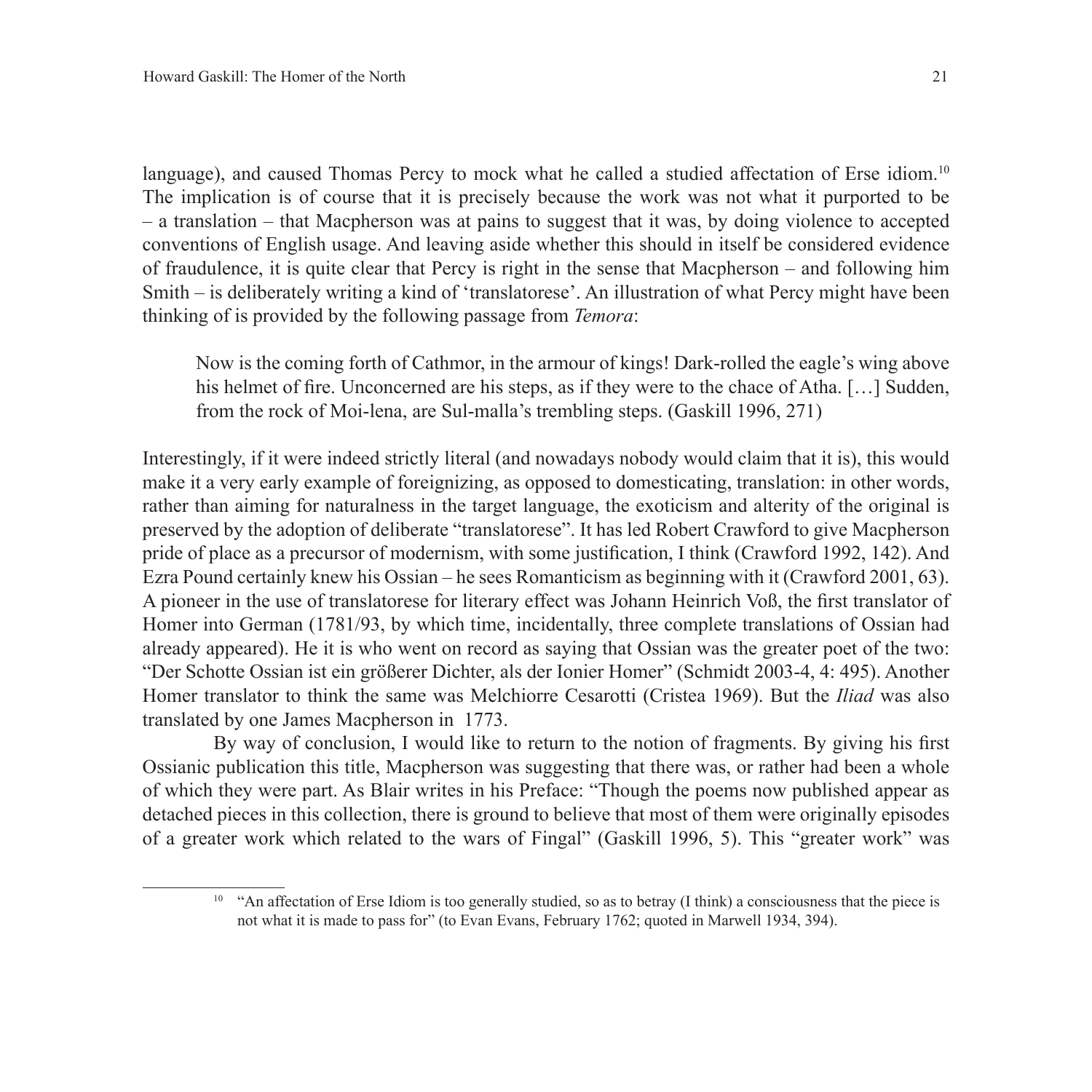subsequently produced, but the fragmentary quality was maintained, both on the stylistic level, through the insistent parataxis, the striking absence of linking conjunctions and syntactic subordination, and also in terms of the constant fragmenting of the overall narrative by episodic tales within tales. Any impression of wholeness is further undermined by the frequent editorial reminders of the dilapidated state of the tradition which the translator has tapped and of his own role in piecing together the shattered shards. Take for instance his comment in the Preface to the first edition of *Fingal*: "Several gentlemen in the Highlands and isles generously gave me all the assistance in their power; and it was by their means I was enabled to compleat the epic poem" (Gaskill 1996, 37). Also his note to the second epic: "By means of my friends, I collected since all the broken fragments of *Temora*, that I formerly wanted; and the story of the poem, which was accurately preserved by many, enabled me to reduce it into that order in which it now appears. The title of Epic was imposed on the poem by myself" (Gaskill 1996, 479, n.2). 'Cath-loda', a shorter epic in three duans is not only notable for giving Byron a rhyme for Don Juan, but also for the breaking off of the narrative at various gripping points and the insertion of Shandyesque asterisks (cf. Gaskill 1996, 308-9, 328). At the same time, whatever justified reservations one might have about Macpherson's character and motivation, it seems to me that his work does embody a powerful lament for the breakdown through neglect and willful ruination of a culture of great intrinsic value. Like Hölderlin's Empedokles, Macpherson has felt the departing god of his people, and this lends a note of genuine pathos to his work:

I have seen the walls of Balclutha, but they were desolate. The fire had resounded in the halls: and the voice of the people is heard no more. The stream of Clutha was removed from its place, by the fall of the walls.—The thistle shook, there, its lonely head: the moss whistled to the wind. The fox looked out, from the windows, the rank grass of the wall waved round his head.— Desolate is the dwelling of Moina, silence is in the house of her fathers. (Gaskill 1996, 128)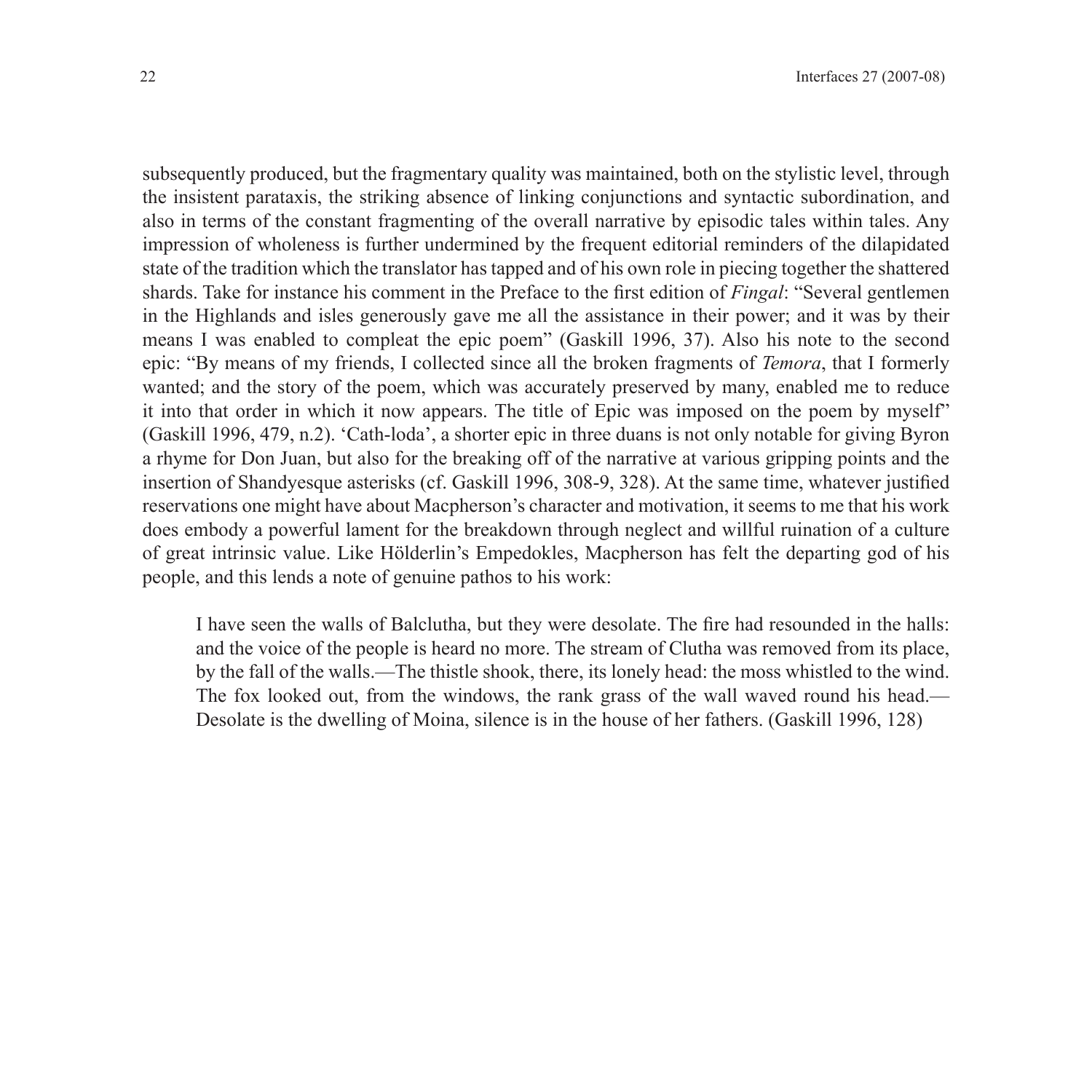## **Bibliography**

- Broggi-Wüthrich, Francesca (2004), 'From Smith's *Antiquities* to Leoni's *Nuovi Canti*: The Making of the Italian Ossianic Tradition Revisited', in *The Reception of Ossian in Europe*, ed. Howard Gaskill, London: Thoemmes Continuum, pp. 303-34.
- Chateaubriand, François René, vicomte de, *Poèmes ossianiques de J. Smith: Dargo, Duthona, Gaul* [1861] eBooksLib.com: http://www.ebookslib.com/?a=sa&b=2891. [July 2007]
- Crawford, Robert (1992), *Devolving English Literature*, Oxford: Clarendon.
- –––– (2001), *The Modern Poet: Poetry, Academia, and Knowledge since the 1750s*, Oxford: Oxford University Press.
- Cristea, S.N. (1969), 'Ossian v. Homer An Eighteenth-century Controversy: Melchior Cesarotti and the struggle for literary freedom', *Italian Studies* 24: 93-111.
- Ferguson, William (1998), *The Identity of the Scottish Nation: An Historic Quest*, Edinburgh: Edinburgh University Press.
- Gantz, Kenneth F. (1940), 'Charlotte Brooke's *Reliques of Irish Poetry* and the Ossianic Controversy', *University of Texas Studies in English* 20: 137-56.
- Gaskill, Howard (1990), 'What did James Macpherson really leave on display at his publisher's shop in 1762?', *Scottish Gaelic Studies* 16: 67-89.
- –––– (1994), 'Ossian in Europe', *Canadian Review of Comparative Literature* 21: 643-78.
- –––– (ed.) (1996), *The Poems of Ossian and Related Works*, Edinburgh: Edinburgh University Press.
- –––– (2003), 'Ossian, Herder and the Idea of Folk-Song', in *Literature of the Sturm und Drang*, ed. David Hill, New York: Camden House, pp. 95-116.
- Heurtematte, François (ed.) (1990), *Fragments de poésie ancienne: traduction de Diderot, Turgot, Suard*. Paris: J. Corti.
- "Hill" (David de Saint-Georges, J.-J.-A. and Antoine Griffet de Labaume) (trans.) (1794 or 1795), *Les poèmes d'Ossian et de quelques autres bardes, pour servir de suite à l'Ossian de Letourneur*, 3 vols, Paris: Gueffier et Massot.
- Le Tourneur, Pierre (trans.) (1777), *Ossian, fils de Fingal, barde du troisième siècle. Poésies galliques, traduites de l'anglais de Macpherson par M. Le Tourneur*. Paris: Musier
- Mackenzie, Henry (ed.) (1805), *Report of the Committee of the Highland Society of Scotland, appointed to enquire into the nature and authenticity of the poems of Ossian*, Edinburgh: Archibald Constable & Co.; London: Longman, Hurst, Rees & Orme.
- Macpherson, James (1760), *Fragments of Ancient Poetry, collected in the Highlands of Scotland, and translated from the Galic or Erse language*, Edinburgh: Hamilton and Balfour.